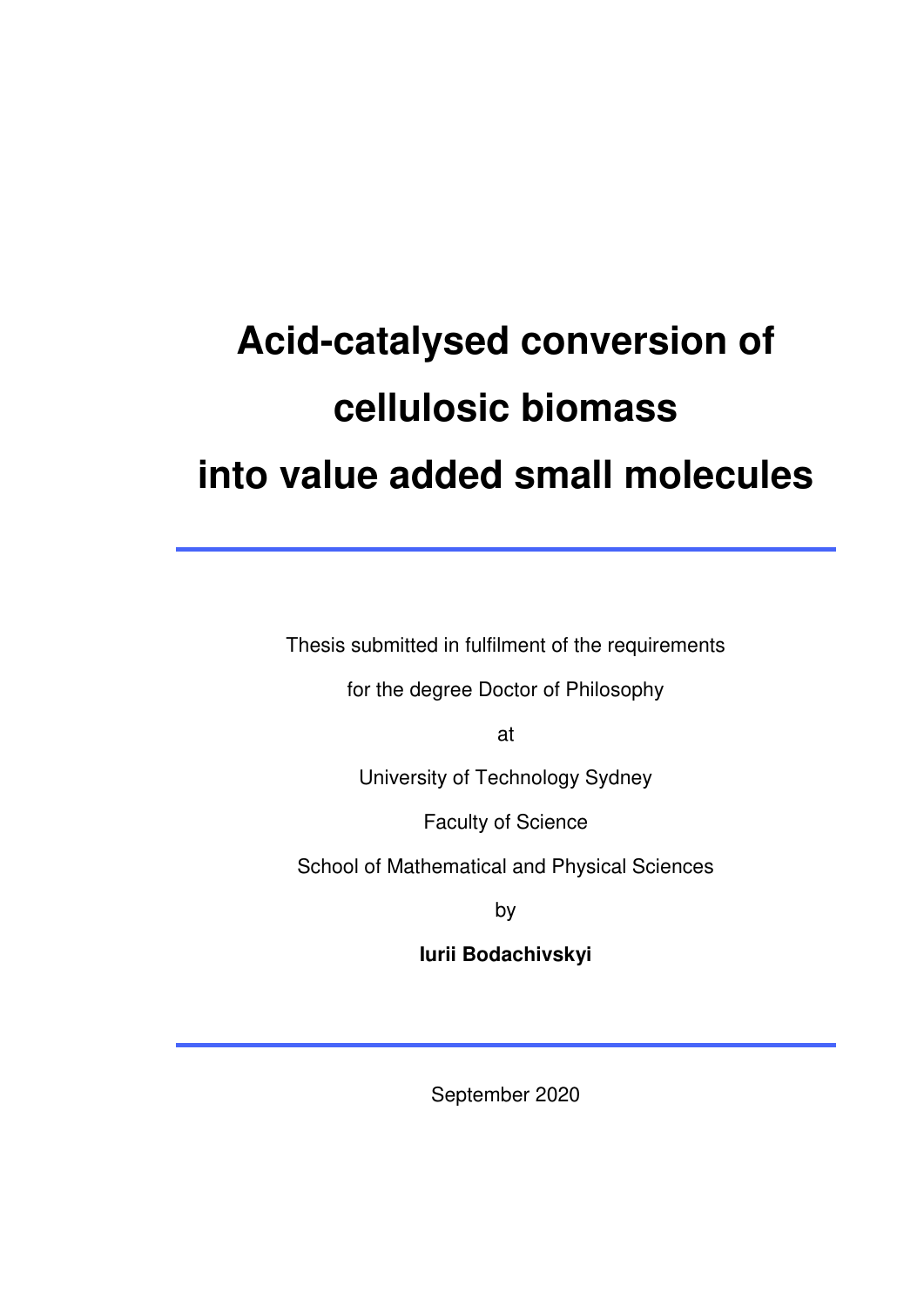#### Certificate of original authorship

I, Iurii Bodachivskyi declare that this thesis, is submitted in fulfilment of the requirements for the award of Doctor of Philosophy, in the Faculty of Science at the University of Technology Sydney.

This thesis is wholly my own work unless otherwise referenced or acknowledged. In addition, I certify that all information sources and literature used are indicated in the thesis.

This document has not been submitted for qualifications at any other academic institution.

This research is supported by the Australian Government Research Training Program.

Production Note: Signature: Signature removed prior to publication.

Date: 24 February 2020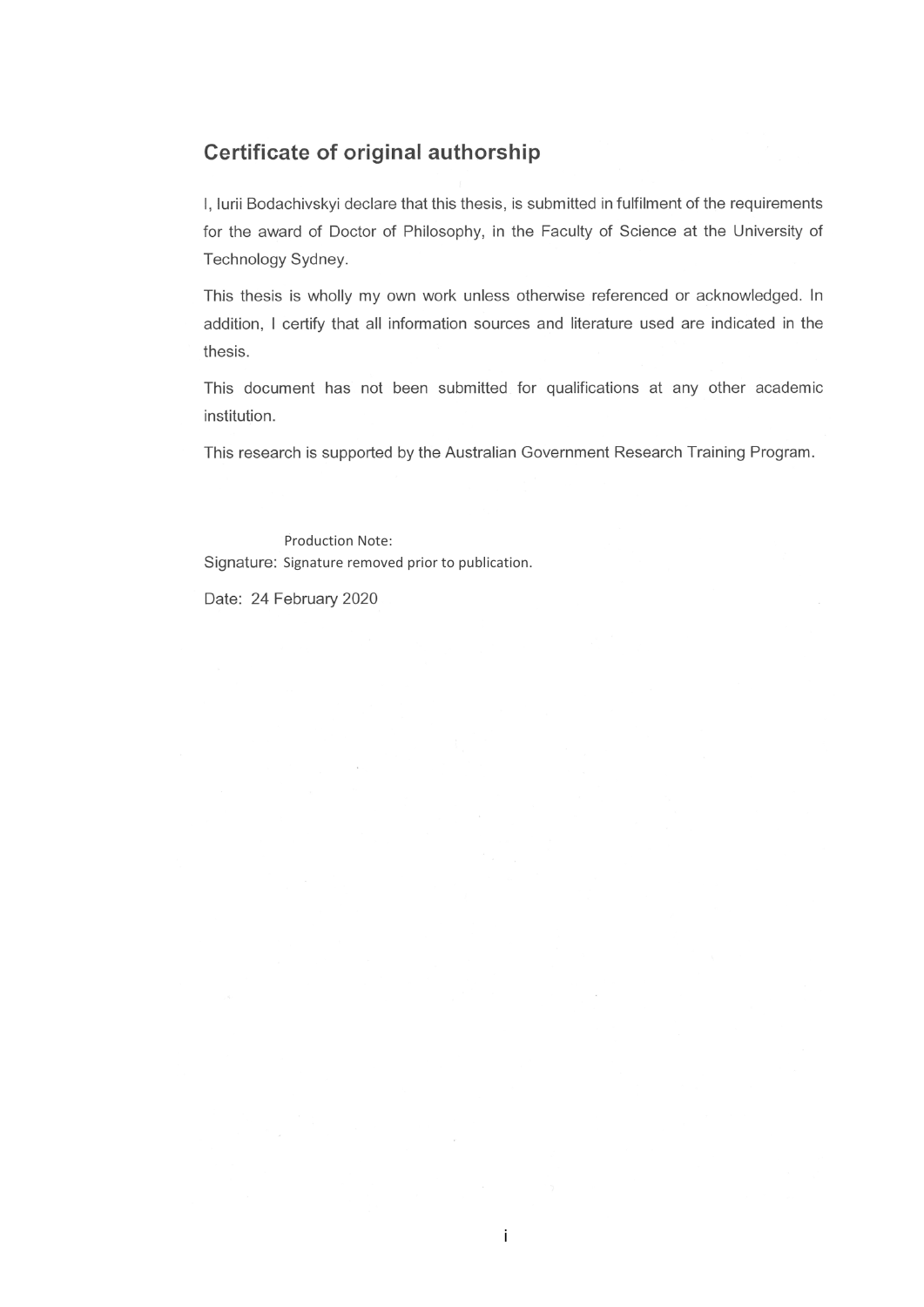#### **Acknowledgment**

I would like to express my special thanks of gratitude to my supervisors Prof. Bradley Williams and Dr Unnikrishnan Kuzhiumparambil, who gave me the invaluable gift of knowledge and the incredible support during the doctorate. They have been the catalysts of my scientific growth, as well as the builders of my research confidence and resilience. I also thank Prof. Bradley Williams for bringing philosophy to the scholarship of my PhD.

Besides my supervisors, my deepest appreciation goes to Dr Ronald Shimmon for continuous scientific advice and for being enabler for my many experiments in one or another way. I gratefully acknowledge Prof. Peter Ralph and the Climate Change Cluster (C3) community, who provided the financial, material and technical support for this project. I would like to extend my sincere esteems to Ms Charlotte J. Page, Dr Simon F. R. Hinkley and Dr Ian M. Sims of the Ferrier Research Institute, Victoria University of Wellington, for the gift of cellulosic substrates and for performing size exclusion chromatography-analysis, which was not possible with local laboratory facilities. Also, I thank Dr Wayne O'Connor of the Department of Primary Industries Fisheries, Port Stephens Fisheries Institute, for the gift of macroalga *Ulva lactuca*. I am grateful to many academics, technical officers and graduate research students of the Faculty of Science, University of Technology Sydney (UTS), for useful discussions and constant encouragement.

Finally, I want to thank my beloved wife Ms Ilona Kravchuk, who is my muse in the art of science, and who has never let me be discouraged by my scientific work of art.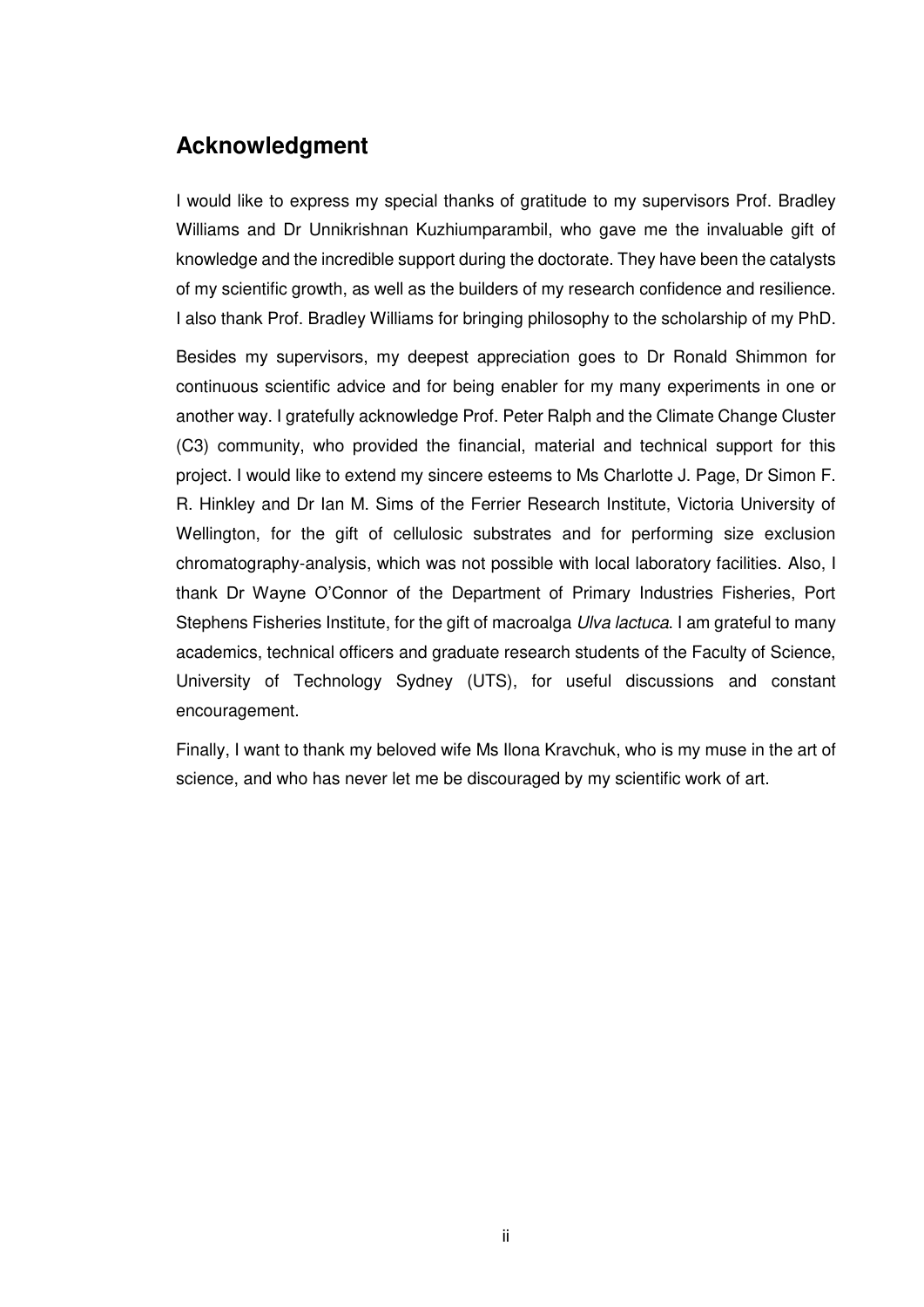#### **Statement and list of papers**

This *thesis by compilation* originates from the published and accepted works.

1. Bodachivskyi, I.; Kuzhiumparambil, U.; Williams, D.B.G. Acid-catalyzed conversion of carbohydrates into value-added small molecules in aqueous media and ionic liquids. *ChemSusChem* **2018**, *11*, 642–660.

2. Bodachivskyi, I.; Kuzhiumparambil, U.; Williams, D.B.G. A systematic study of metal triflates in catalytic transformations of glucose in water and methanol: identifying the interplay of Brønsted and Lewis acidity. *ChemSusChem* **2019**, *12*, 3263–3270.

3. Bodachivskyi, I.; Kuzhiumparambil, U.; Williams, D.B.G. Metal triflates are tunable acidic catalysts for high yielding conversion of cellulosic biomass into ethyl levulinate. *Fuel Process. Technol.* **2019**, *195*, 106159.

4. Bodachivskyi, I.; Kuzhiumparambil, U.; Williams, D.B.G. Acid‐catalysed conversion of carbohydrates into furan‐type molecules in zinc chloride hydrate. *ChemPlusChem* **2019**, *84*, 352–357.

5. Bodachivskyi, I.; Kuzhiumparambil, U.; Williams, D.B.G. The role of the molecular formula of ZnCl<sub>2</sub>·*n*H<sub>2</sub>O on its catalyst activity: a systematic study of zinc chloride hydrates in the catalytic valorisation of cellulosic biomass. *Catal. Sci. Technol.* **2019**, *9*, 4693– 4701.

6. Bodachivskyi, I.; Kuzhiumparambil, U.; Williams, D.B.G. Towards furfural from the reaction of cellulosic biomass in zinc chloride hydrate solvents. *Ind. Crops Prod.* **2020**, *146*, 112179.

7. Bodachivskyi, I.; Kuzhiumparambil, U.; Williams, D.B.G. High yielding acid-catalysed hydrolysis of cellulosic polysaccharides and native biomass into low molecular weight sugars in mixed ionic liquid systems. *ChemistryOpen* **2019**, *8*, 1316−1324*.*

8. Bodachivskyi, I.; Kuzhiumparambil, U.; Williams, D.B.G. Catalytic valorization of native biomass in a deep eutectic solvent: a systematic approach towards high yielding reactions of polysaccharides. *ACS Sustainable Chem. Eng.* **2020**, *8*, 678–685*.*

9. Bodachivskyi, I.; Page, C.J.; Kuzhiumparambil, U.; Hinkley, S.F.R; Sims, I.M.; Williams, D.B.G. Dissolution of cellulose: are ionic liquids innocent or non-innocent solvents?. *ACS Sustainable Chem. Eng.* **2020**, *8*, 10142–10150*.*

10. Bodachivskyi, I.; Kuzhiumparambil, U.; Williams, D.B.G. Chapter 2, Biomass processing via acid catalysis. In *Biomass valorization: sustainable methods for the production of chemicals*; Ravelli, D.; Samori, C., Eds.; Wiley. *Accepted*.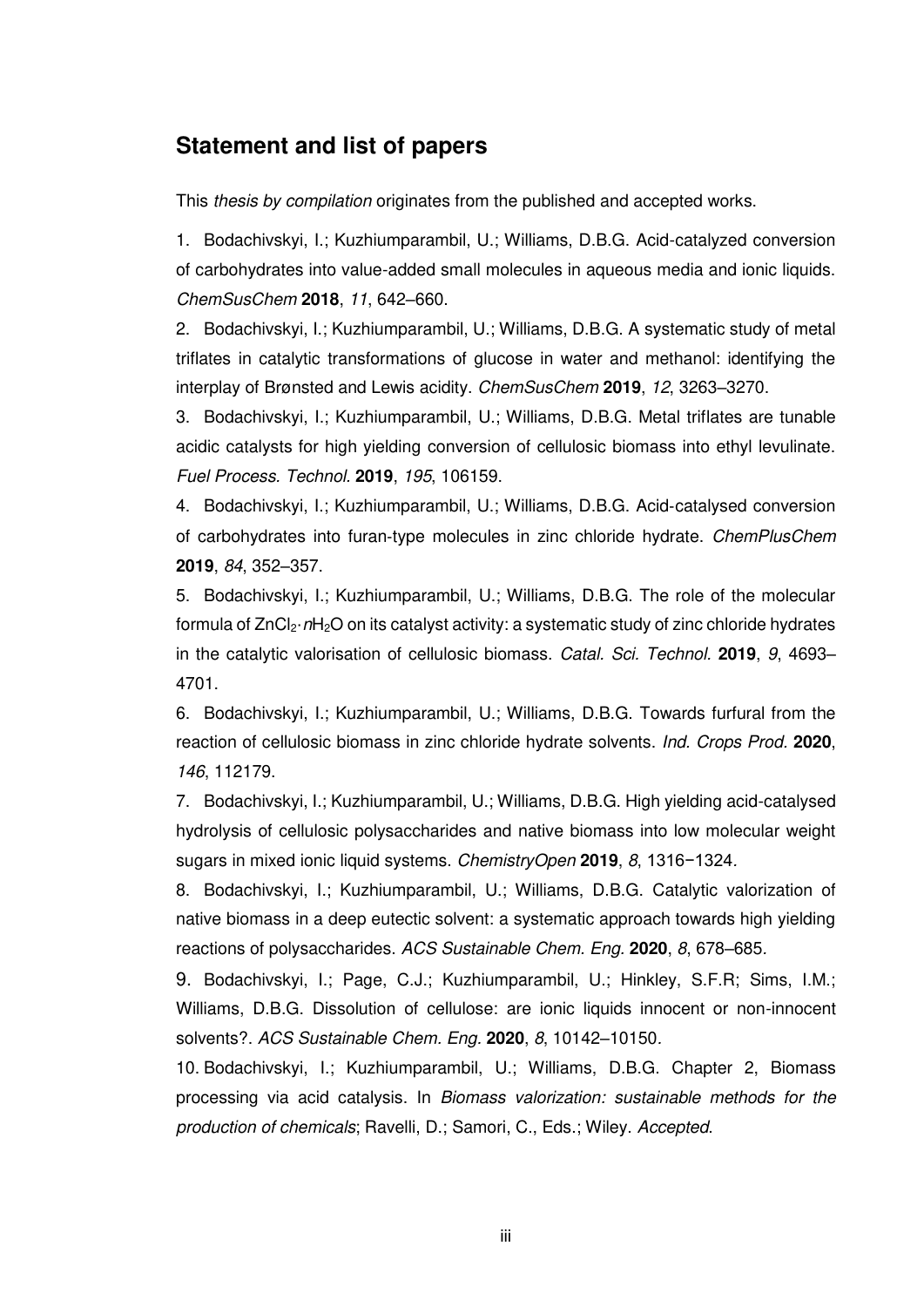#### **Statement of contribution of authors**

lurii Bodachivskyi (graduate research student) developed methodology, conducted research, including experimental work, data collection and data analysis (except for size exclusion chromatography-analysis), and drafted all manuscripts. Prof. D. Bradley G. Williams (principal supervisor) and Dr Unnikrishnan Kuzhiumparambil (co-supervisor) supervised lurii Bodachivskyi's research activities, provided conceptual advice, and revised all manuscripts. Charlotte J. Page, Dr Simon F. R. Hinkley and Dr Ian M. Sims (co-investigators) performed size exclusion chromatography-analysis and revised the manuscript No. 9, 'Dissolution of cellulose: are ionic liquids innocent or non-innocent solvents?'

|                           | <b>Production Note:</b><br>Signature removed |                                 |
|---------------------------|----------------------------------------------|---------------------------------|
| Graduate research student | prior to publication.                        | lurii Bodachivskyi              |
|                           | Production Note:                             |                                 |
| Principal supervisor      | Signature removed<br>prior to publication.   | Prof. D. Bradley G. Williams    |
|                           | Production Note:                             |                                 |
| Co-supervisor             | Signature removed<br>prior to publication.   | Dr Unnikrishnan Kuzhiumparambil |
|                           | Production Note:                             |                                 |
| Co-investigator           | Signature removed<br>prior to publication.   | Charlotte J. Page               |
|                           | Production Note:                             |                                 |
| Co-investigator           | Signature removed<br>prior to publication.   | Dr Simon F.R. Hinkley           |
|                           | <b>Production Note:</b>                      |                                 |
| Co-investigator           | Signature removed<br>prior to publication.   | Dr Ian M. Sims                  |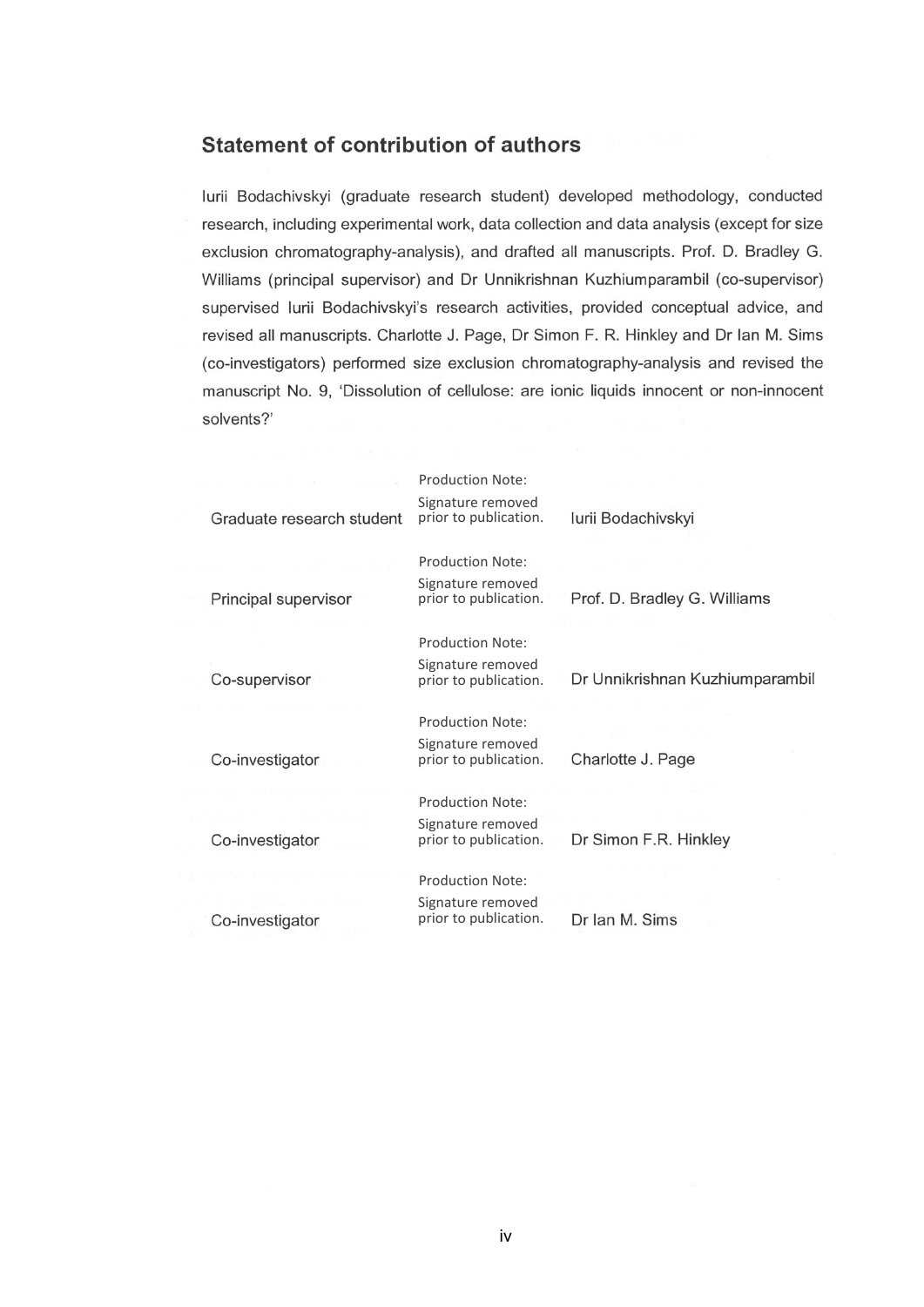## **Table of Contents**

|                                                                                                                                                                                                                                                           | ji                   |
|-----------------------------------------------------------------------------------------------------------------------------------------------------------------------------------------------------------------------------------------------------------|----------------------|
|                                                                                                                                                                                                                                                           | ΪİΙ                  |
|                                                                                                                                                                                                                                                           | iv                   |
|                                                                                                                                                                                                                                                           | Vii                  |
|                                                                                                                                                                                                                                                           | 1                    |
| 1.1. Acid-catalysed conversion of carbohydrates into value-added small<br>molecules in aqueous media and ionic liquids (literature review)                                                                                                                | $\overline{2}$<br>22 |
|                                                                                                                                                                                                                                                           | 23                   |
| Chapter 2: Acid-catalysed conversion of (poly)carbohydrates in aqueous and                                                                                                                                                                                | 26                   |
| 2.1. A systematic study of metal triflates in catalytic transformations of glucose<br>in water and methanol: identifying the interplay of Brønsted and Lewis acidity<br>2.2. Metal triflates are tunable acidic catalysts for high yielding conversion of | 27                   |
| Chapter 3: Catalytic valorisation of cellulosic biomass in ionic liquids                                                                                                                                                                                  | 36<br>43             |
| 3.1. Acid-catalysed conversion of carbohydrates into furan-type molecules in                                                                                                                                                                              | 44                   |
| 3.2. The role of the molecular formula of $ZnCl_2 \cdot nH_2O$ on its catalyst activity: a<br>systematic study of zinc chloride hydrates in the catalytic valorisation of                                                                                 | 51                   |
| 3.3. Towards furfural from the reaction of cellulosic biomass in zinc chloride<br>3.4. High yielding acid-catalysed hydrolysis of cellulosic polysaccharides and                                                                                          | 61                   |
| native biomass into low molecular weight sugars in mixed ionic liquid systems<br>3.5. Catalytic valorisation of native biomass in a deep eutectic solvent: a                                                                                              | 66                   |
| systematic approach towards high yielding reactions of polysaccharides<br>Chapter 4: Dissolution of cellulose: are ionic liquids innocent or non-innocent                                                                                                 | 76                   |
| Chapter 5: Account of this thesis, conclusions and future directions                                                                                                                                                                                      | 85<br>97             |
|                                                                                                                                                                                                                                                           |                      |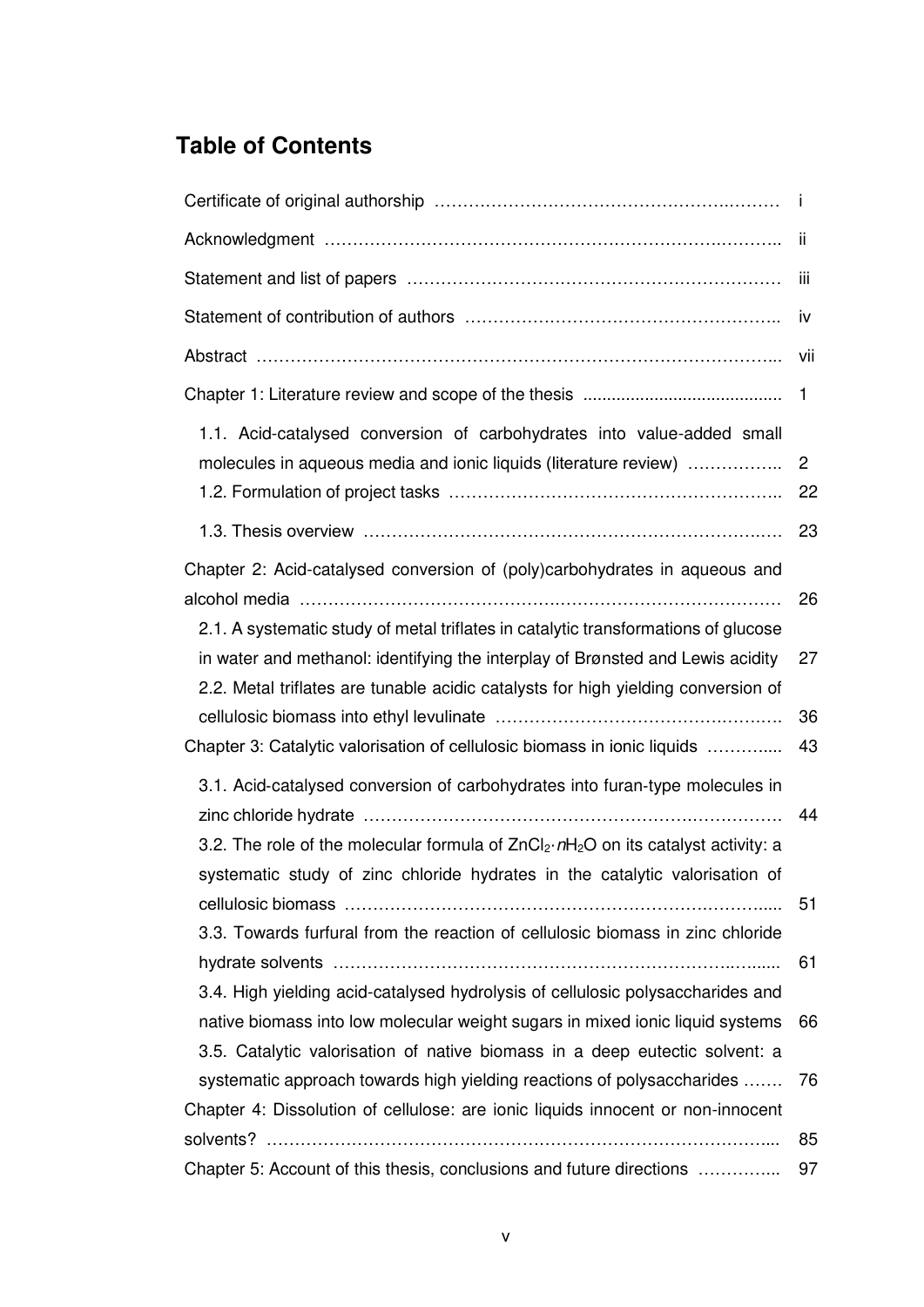|                                                                                                                                                                                                                               | 98  |  |
|-------------------------------------------------------------------------------------------------------------------------------------------------------------------------------------------------------------------------------|-----|--|
| 5.1.2. Acid-catalysed transformations in aqueous and alcohol media:<br>identifying the essential challenge for sustainable cellulose refinery<br>5.1.3. Ionic liquids are enablers for efficient transformation of cellulosic | 102 |  |
|                                                                                                                                                                                                                               | 107 |  |
|                                                                                                                                                                                                                               | 116 |  |
|                                                                                                                                                                                                                               | 118 |  |
|                                                                                                                                                                                                                               | 119 |  |
|                                                                                                                                                                                                                               | 142 |  |
|                                                                                                                                                                                                                               | 151 |  |
|                                                                                                                                                                                                                               | 165 |  |
|                                                                                                                                                                                                                               | 170 |  |
|                                                                                                                                                                                                                               | 173 |  |
|                                                                                                                                                                                                                               | 180 |  |
|                                                                                                                                                                                                                               | 190 |  |
|                                                                                                                                                                                                                               | 201 |  |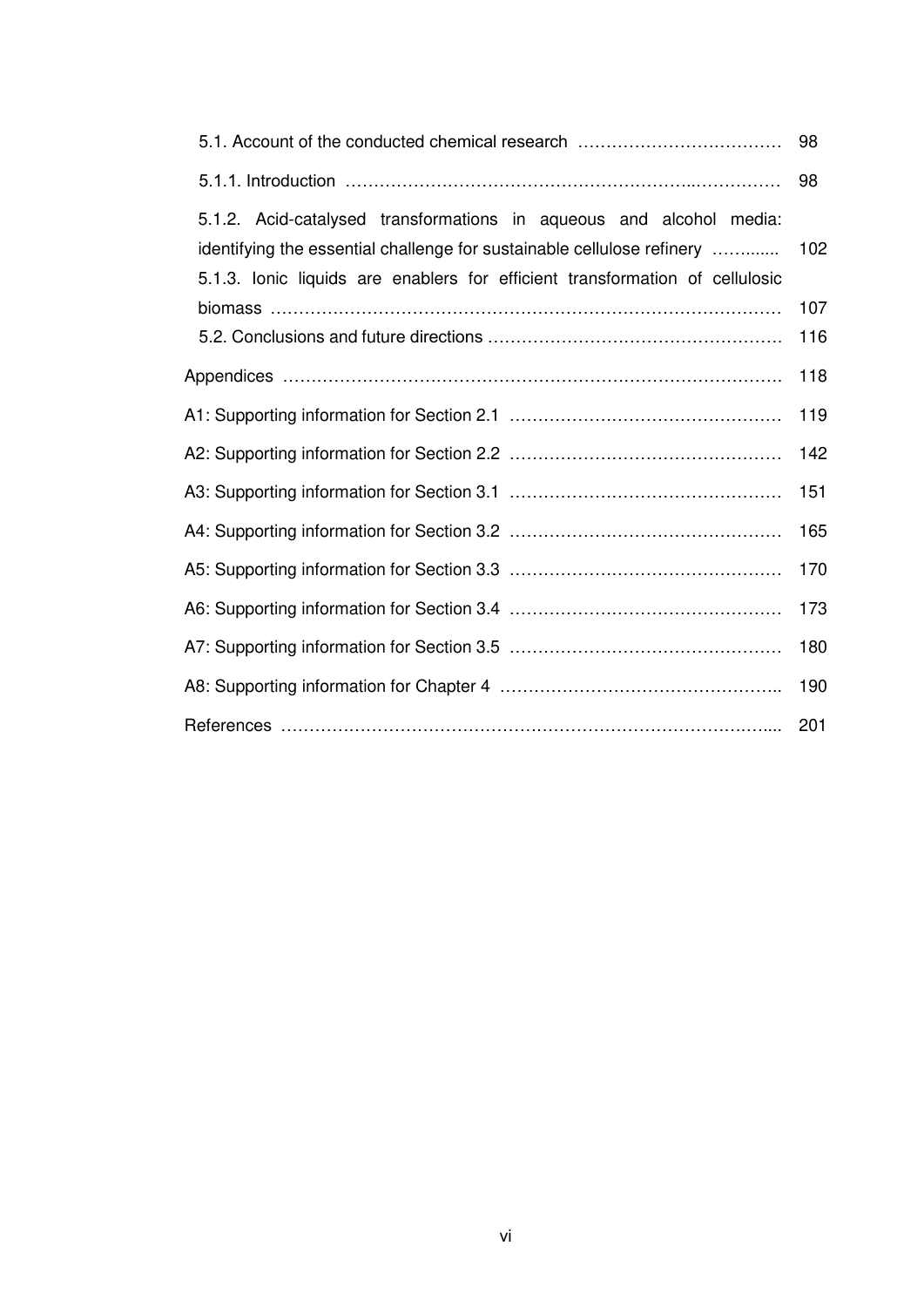### **Abstract**

Acid-catalysed conversion of carbohydrates into organic building block molecules is a promising way to create renewable replacements for fossil fuel-based products. Despite this promise, it is presently not known how to usefully and economically convert native non-food-competitive cellulosic materials into sustainable carbon zero fuels and chemicals in high yields and with low losses. With the aim to remove the blockage towards the biorefinery, this project systematically studies the acid-catalysed transformation of cellulosic (poly)carbohydrates and provides innovative methods to efficiently convert raw, unrefined biomass into value added derivative products.

To explore catalytic reactions of cellulosic polysaccharides, this work starts with model transformations of monomer glucose under the action of Lewis acidic metal trifluoromethanesulfonates (metal triflates), Brønsted acids or combined Lewis/Brønsted acid catalysts in water and methanol. The work underscores the notion that metal triflates are highly tunable catalysts, which under optimised conditions can selectively convert glucose into disaccharides and oligosaccharides, fructose, methyl glycosides, or methyl levulinate. The tunable acidic catalyst systems are further employed in the high-yielding transformation of microcrystalline cellulose into ethyl levulinate in ethanol. The pretreatment of raw and unrefined cellulosic biomass with a biobased deep eutectic solvent affords similarly efficient transformation thereof into ethyl levulinate.

In parallel, the project interrogates the valorisation of cellulosic biomass in ionic liquids. Firstly, it researches zinc chloride hydrates with a molecular formula  $ZnCl_2 \cdot nH_2O$  ( $n=$ 2.5–4.5) as solvent-catalyst media for the production of low molecular weight saccharides and furan type molecules. It defines the preferred reaction conditions to select furyl hydroxymethyl ketone and furfural, or low molecular weight saccharides and 5-(hydroxymethyl)furfural, from the processing of cellulosic materials. In addition, the work employs a co-solvent system, comprising 1-butyl-3-methylimidazolium chloride and the deep eutectic solvent choline chloride/oxalic acid for the selective depolymerisation of cellulosic biomass into derivative monomer sugars and water-soluble oligoglucans. It separately probes the reactivity of native polysaccharides in the neat deep eutectic solvent and identifies preferred conditions for the direct transformation of structurally branched polysaccharides into monosaccharides and furans, simultaneously providing fine cellulosic powder. The unreacted cellulose may be further beneficiated into additional useful chemicals, optimising towards total use of the biomass.

Finally, the work targets a deeper understanding of the dissolution, recovery, and characterisation of cellulose in various classes of ionic solvents. It combines the obtained knowledge of the processing of cellulose in the abovementioned ionic systems, providing practical recommendations for their use in cellulose refinery.